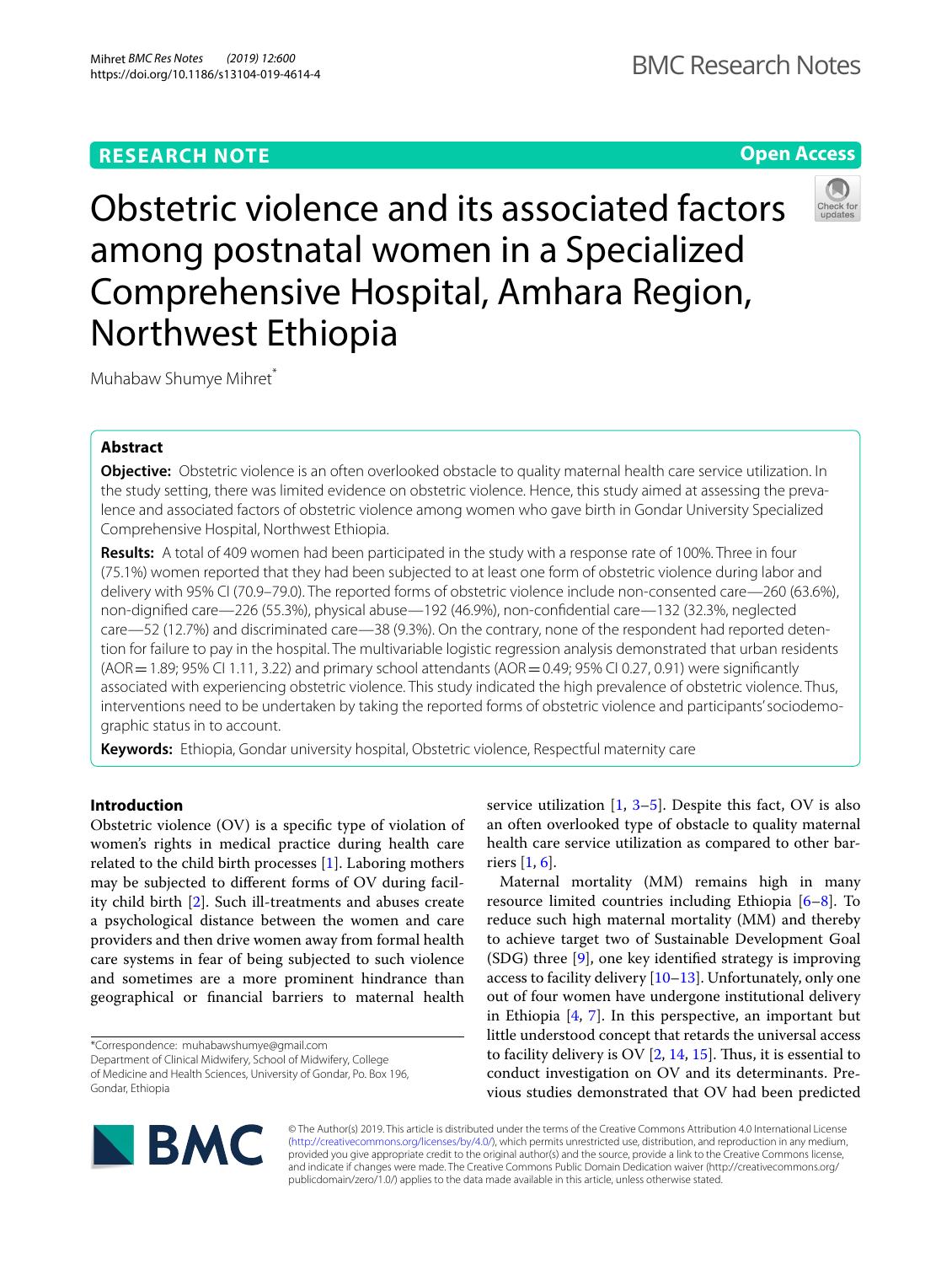by factors like educational status, long stay in the hospital and residency  $[14–17]$  $[14–17]$  $[14–17]$  $[14–17]$ . However, these determinants could be varied across settings and time trend.

On top of this, there was limited evidence on OV in the study setting. Therefore; this study aimed at assessing the prevalence and associated factors of OV among immediate postnatal women in care in Gondar University Comprehensive Specialized Hospital (GUCSH), Northwest Ethiopia, 2019.

## **Main text**

## **Methods and materials**

An institutional based cross sectional study was conducted from April 08 to May 16/2019 in GUCSH which is located 750 km from the northwest of Addis Ababa the capital city of Ethiopia. The hospital is providing service for more than 7 million people of Gondar city and the catchment areas. The maternity division of the hospital is composed of antenatal care, postnatal care and three maternity wards (named as M1, M2 and M3). It is also stafed with intern doctors, Midwives, Obstetricians and supportive stafs. In 2018, a total of 9744 births were attended at the hospital. Women who gave birth at GUCSH and got discharge decision (i.e. to prevent under report of OV in their entire hospital stay) during the study period were included. Mothers who had ever experienced loss of consciousness during the hospital stay were excluded to minimize recall bias.

Sample size was initially determined for both specifc objectives using Open-Epi Version 2 software (Additional file [1](#page-5-14): Annex S1). Thereafter, the largest sample size had been taken. Thus, the current study's final sample size had been made by considering the following assumptions: ratio between women with monthly family income  $\langle 2000 \text{ and } 2000 \text{ Ethiopia} \text{ Birr}\rangle = -1.1$ , odds ratio -1.90, power—80%, confdence interval—95%, and the proportion of OV among exposed group—73.5% and that of among non-exposed group- $59.2\%$  [\[15](#page-5-12)]. Therefore, the largest sample size was 368 and by assuming 10% nonresponse rate, the final sample size (i.e.  $368*(1/1-0.10)$ ) turned to be 409.

Systematic random sampling was employed based on respondents' discharge decision order. The K-interval was made by dividing the number of cases flow in the preceding month (which was 863) by the sample sizes (i.e.  $860/409 \sim 2$ ). Lottery method was then used to pick the frst participant among the frst two women who had been earned decision for discharge. Thereafter, selection of participants had been proceeded every two interval.

The outcome variable was obstetric violence (OV) while the explanatory variables included socio-demographic and obstetric variables.

Obstetric violence (OV) was measured using the seven performance standards and their respective verifcation criteria developed by the Maternal and Child Health Integrated Program  $[18]$  $[18]$ . The seven categories of OV include physical abuse, non-consented care, non-confdential care, non-dignifed care, discriminated care, neglected care and detention in the health facility. Accordingly, those women who replied 'yes' to at least one form of OV had been labeled to be subjected to OV. A total of 25 verifcation criteria of OV were used to measure the seven performance standards in the composite scale (Additional fle [2](#page-5-15): Annex S2).

Structured pretested questionnaire through face to face interview was used to collect the data. The questionnaire was designed in English and translated in to Amharic (local) language and then translated back to English to check for consistency. One day training was provided for the data collectors and supervisors. On daily basis, data were checked for completeness and accuracy and then necessary feedback was ofered. All the questionnaires were checked for completeness, coded and entered in to Epi Info version 7.1.2.0 and then exported to SPSS version 20 for analysis. Descriptive statistics such as mean, percentage and standard deviation were employed. Both bivariate and multivariable logistic regression model were ftted. COR and AOR with 95% CI were computed. Finally, statistically signifcant association of variables was claimed based on AOR with its 95% CI and p-value  $< 0.05$ .

## **Results**

#### *Socio‑demographic characteristics*

A total of 409 immediate postnatal women were interviewed making a response rate of 100%. Majority (84.8%) of the respondents' age ranged 20–34 years with mean  $\pm$  SD of 28.1 $\pm$ 5.02 years. About 394 (96.3%) of mothers were married and more than half (56.2%) of the participants were housewife by occupation. About 131 (32.03%) of women had never attended any formal education whereas nearly one-third (34.7%) of women had attended college and above (Table [1\)](#page-2-0).

## *Obstetric characteristics*

Majority (97.1%) of respondents had received ANC service during their most recent pregnancy. Of them: nearly two-third (66.5%) of the mothers received ANC by Midwives and almost two-third (65.5%) of the participants attended complete ANC visits (Table [2\)](#page-2-1).

# *Prevalence and forms of obstetric violence*

In the study setting, the overall prevalence of OV found to be 75.1% with 95% CI (70.9–79.0). Six out of seven forms of OV had been reported by the study participants.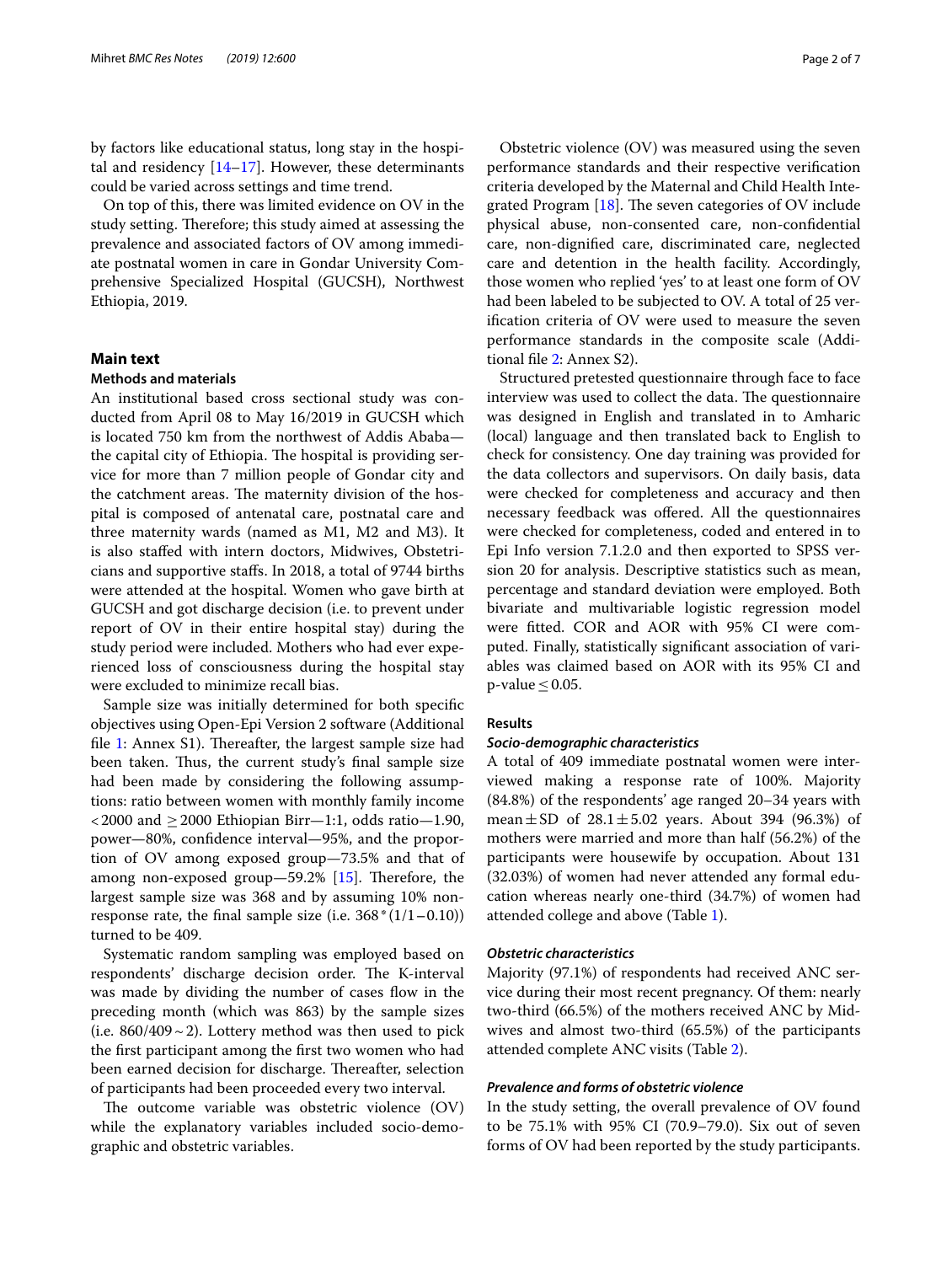<span id="page-2-0"></span>**Table 1 Socio-demographic characteristics of participants in Gondar University Comprehensive Specialized Hospital, Northwest Ethiopia, 2019 (n=409)**

| <b>Variables</b>                           | <b>Number</b> | %     |
|--------------------------------------------|---------------|-------|
| Age                                        |               |       |
| $18 - 19$                                  | 10            | 2.5   |
| $20 - 34$                                  | 347           | 84.8  |
| $\geq$ 35                                  | 52            | 12.7  |
| Marital status                             |               |       |
| Married                                    | 396           | 96.82 |
| Divorced                                   | 7             | 1.71  |
| Single                                     | 5             | 1.22  |
| Widowed                                    | 1             | 0.25  |
| Religion                                   |               |       |
| Orthodox                                   | 301           | 73.6  |
| Muslim                                     | 90            | 22.0  |
| Protestant                                 | 18            | 4.4   |
| Ethnicity                                  |               |       |
| Amhara                                     | 356           | 87.0  |
| Qimannt                                    | 31            | 7.6   |
| Tigray                                     | 16            | 3.9   |
| Oromo                                      | 6             | 1.5   |
| <b>Educational attendance</b>              |               |       |
| Unable read and write                      | 63            | 15.4  |
| Can read and write                         | 68            | 16.6  |
| Primary school (grade 1-8)                 | 69            | 16.9  |
| Secondary school (grade 9-12)              | 67            | 16.7  |
| Collage and above                          | 142           | 34.7  |
| Occupation                                 |               |       |
| House wife                                 | 230           | 56.2  |
| Government employee                        | 118           | 28.9  |
| Private business                           | 52            | 12.7  |
| Other <sup>a</sup>                         | 9             | 2.2   |
| Husband's educational status ( $n = 396$ ) |               |       |
| Unable read and write                      | 39            | 9.5   |
| Can read and write                         | 40            | 9.8   |
| Primary school (grade 1-8)                 | 52            | 12.7  |
| Secondary school (grade 9-12)              | 66            | 16.1  |
| College and above                          | 199           | 48.7  |
| Husband's occupation (n = 396)             |               |       |
| Farmer                                     | 61            | 15.4  |
| Private business                           | 126           | 31.82 |
| Government employee                        | 165           | 41.67 |
| Daily laborer                              | 44            | 11.11 |
| Families' monthly income (ETB)             |               |       |
| $\leq$ 2500                                | 62            | 15.2  |
| >2500                                      | 347           | 84.8  |
| Residence                                  |               |       |
| Urban                                      | 282           | 68.9  |
| Rural                                      | 127           | 31.1  |

 $a$  Others = student and daily laborer

<span id="page-2-1"></span>**Table 2 Obstetric characteristics of participants in Gondar University Comprehensive Specialized Hospital, Northwest Ethiopia, 2019 (n=409)**

| Variable                                   | Number | $\%$ |  |
|--------------------------------------------|--------|------|--|
| <b>ANC</b>                                 |        |      |  |
| Yes                                        | 397    | 97.1 |  |
| No                                         | 12     | 2.9  |  |
| Place of ANC (n = 397)                     |        |      |  |
| Health center                              | 199    | 48.7 |  |
| Hospital                                   | 181    | 44.3 |  |
| Private health facility                    | 17     | 4.2  |  |
| ANC received from $(n = 397)$              |        |      |  |
| Doctors                                    | 76     | 18.6 |  |
| Midwives                                   | 272    | 66.5 |  |
| Inter doctors                              | 48     | 11.7 |  |
| Other                                      | 1      | 0.2  |  |
| Number of ANC visit ( $n = 397$ )          |        |      |  |
| $\geq$ 4                                   | 260    | 65.5 |  |
| $\lt$ 4                                    | 137    | 34.5 |  |
| Gravidity                                  |        |      |  |
| 1                                          | 115    | 28.1 |  |
| $2 - 3$                                    | 211    | 51.6 |  |
| $\geq$ 4                                   | 83     | 20.3 |  |
| Parity                                     |        |      |  |
| Prim parous                                | 128    | 31.3 |  |
| Multi parous                               | 253    | 61.9 |  |
| Grand multiparous                          | 28     | 6.8  |  |
| History of previous institutional delivery |        |      |  |
| Yes                                        | 219    | 53.5 |  |
| No                                         | 190    | 46.5 |  |
| Number of birth attendants                 |        |      |  |
| $1 - 2$                                    | 275    | 67.2 |  |
| $3 - 4$                                    | 116    | 28.4 |  |
| $5 - 8$                                    | 18     | 4.4  |  |
| Main birth attendant                       |        |      |  |
| Midwife                                    | 193    | 47.2 |  |
| Doctor                                     | 157    | 38.4 |  |
| Intern doctor                              | 59     | 14.4 |  |
| Sex of main birth attendant                |        |      |  |
| Female                                     | 158    | 38.6 |  |
| Male                                       | 251    | 61.4 |  |
| Rout/type of current delivery              |        |      |  |
| Spontaneous vaginal delivery (SVD)         | 242    | 59.2 |  |
| Assisted vaginal delivery (AVD)            | 35     | 8.6  |  |
| Delivery by episiotomy                     | 77     | 18.8 |  |
| Caesarean delivery (CD)                    | 55     | 13.4 |  |
| Preferred birth position                   |        |      |  |
| Kneeling                                   | 212    | 51.8 |  |
| Squatting                                  | 43     | 10.5 |  |
| Lithotomic                                 | 154    | 37.7 |  |
| Labor was augmented/induced                |        |      |  |
| Yes                                        | 155    | 37.9 |  |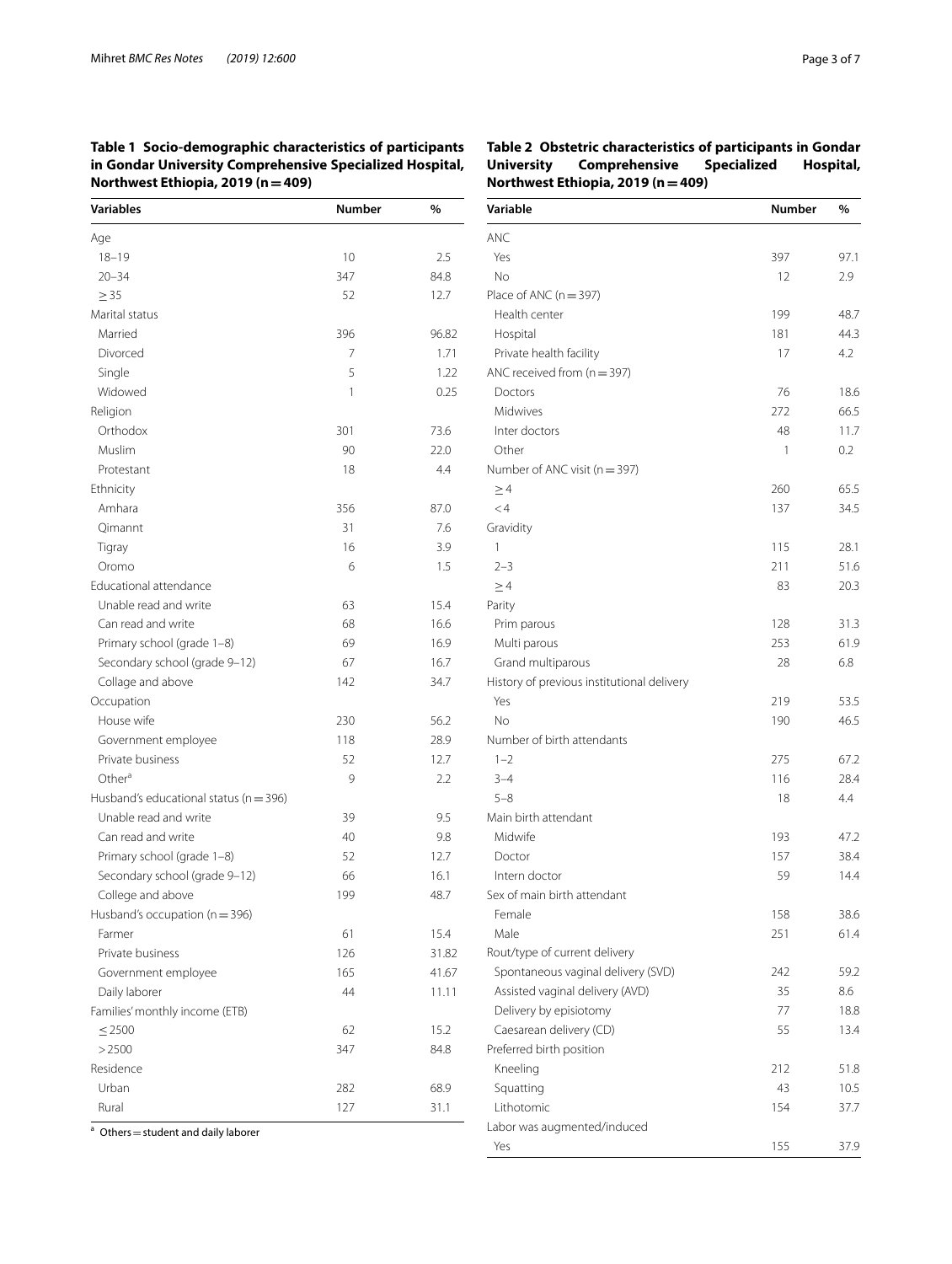## **Table 2 (continued)**

| Variable                                             | <b>Number</b> | $\%$ |
|------------------------------------------------------|---------------|------|
| No                                                   | 254           | 62.1 |
| Transfused with blood                                |               |      |
| Yes                                                  | 19            | 4.6  |
| No                                                   | 390           | 95.4 |
| Time of delivery                                     |               |      |
| Day                                                  | 270           | 66   |
| Night                                                | 139           | 34   |
| Number of days stayed at the hospital after delivery |               |      |
| $\leq$ 3                                             | 328           | 80.2 |
| >3                                                   | 81            | 19.8 |

The most common one was non-consented care-260 (63.6%) (Additional fle [3:](#page-5-16) Figure S1).

#### *Correlates of obstetric violence*

Initially, all explanatory variables had been ftted to bivariate logistic regression model. Accordingly; residence and educational status had been associated with OV. Thereafter, variables with missing values had been thrown out from the multivariable regression. In the multivariable analysis, residence and educational status had been still remained signifcantly correlated with OV.

Thus, urban residents were 1.89 times more likely to report OV as compared to rural dwellers  $(AOR=1.89;$ 95% CI 1.11, 3.22) whereas women who had attended primary school were 51% less likely to report obstetric violence as compared to those women who had attended secondary education and above  $(AOR = 0.49; 95\% \text{ CI})$ 0.27, 0.91) (Table [3\)](#page-4-0).

## **Discussion**

This study aimed to assess obstetric violence and associated factors among women during childbirth in the study setting. The study exhibited high prevalence of OV and was signifcantly associated with urban resident and primary school attendant. In this study, three out of four (75.1%) women reported to be subjected to at least one form of OV. The prevalence of OV in the current study is consistent with that of the previous studies done in Ethiopia such as Addis Ababa—78% [\[19](#page-6-1)] and Western Ethiopia—74.8% [[20](#page-6-2)].

However, the proportion of OV in this study was higher than other previous studies' report conducted in north Nigeria—55.9% [[17](#page-5-13)], Kenya—20% [\[21\]](#page-6-3), Brazil—18.3% [[22\]](#page-6-4), Northern India-28.8% [[23](#page-6-5)] and Uttar Pradesh India—15.2% [[24\]](#page-6-6). It was also higher as compared to studies done in Ethiopia such as pooled prevalence of systematic review and meta analysis—49.4% [[25\]](#page-6-7), Bahirdar city—67.1%  $[15]$ , Southern Ethiopia—21.1%  $[26]$  $[26]$ , four regions' observational report—36% [[27](#page-6-9)] and Northern Ethiopia—22%  $[16]$  $[16]$ . This discrepancy might be due to variation in sample sizes [[16,](#page-5-17) [17](#page-5-13), [22,](#page-6-4) [26–](#page-6-8)[28](#page-6-10)]. Furthermore, the disagreement could be ascribed to diference in study settings. Most of the aforementioned studies were conducted in low level settings with low clients flow unlike the current tertiary level setting with higher cases flow and abundant referral complicated cases. With overcrowded and complicated cases, care providers are likely to behave abusively. Equally, variation in the study period might contribute for such inconsistent magnitude [\[21](#page-6-3), [26](#page-6-8), [27,](#page-6-9) [29](#page-6-11)]. In addition, variation in time of interview after child birth could be another reason for the observed difference in prevalence [[22](#page-6-4)].

On the contrary, the prevalence of OV in the present study is lower than was reported in previous study conducted in Jimma University medical center in southwest Ethiopia—91.7%  $[14]$  $[14]$ . This disparity could be due to study population variation that the former study had excluded women who gave birth via caesarean section. In this perspective, the empirical evidence support that more OV had been reported among women who gave birth through vagina than caesarean section  $[30]$  $[30]$  $[30]$ . This could be due to the fact that health care providers usually tend to pay more attention for women who are indicated for caesarean delivery (for example, more likely to take informed consent strictly) than vaginal delivery thereby minimized committing obstetric OV. The current study's report also lower than that of reported in the study undertaken in Malawi—93.7% [\[28](#page-6-10)]. A number of reasons could be mentioned for the observed inconsistency. One reason might be related to variation in data collection method. The data in the current study were collected through interviewing the study participants while data were collected via direct observation in the Malawi's study. Hence, the magnitude of obstetric OV when it collected through interview might be afected by participants' recalls capacity and level of perception. Another possible reason would be related to time of data collection since the previous data were collected 5 years back and thus, provider's awareness and quality of care tends to be improved across time trend. In addition, variation in sample sizes, study settings and verifcation criteria for the outcome variable might attribute for the observed disagreement.

The analysis in the current study revealed that women who have been living in the urban were 1.89 times more likely to report at least one form of OV than the rural dwellers. This finding is in line with the study done in Tigray in Northern Ethiopia [\[16\]](#page-5-17). It could be explained by the women's level of awareness on their rights that women who have been living in rural area are less likely to be aware. In this regard, evidence shows that women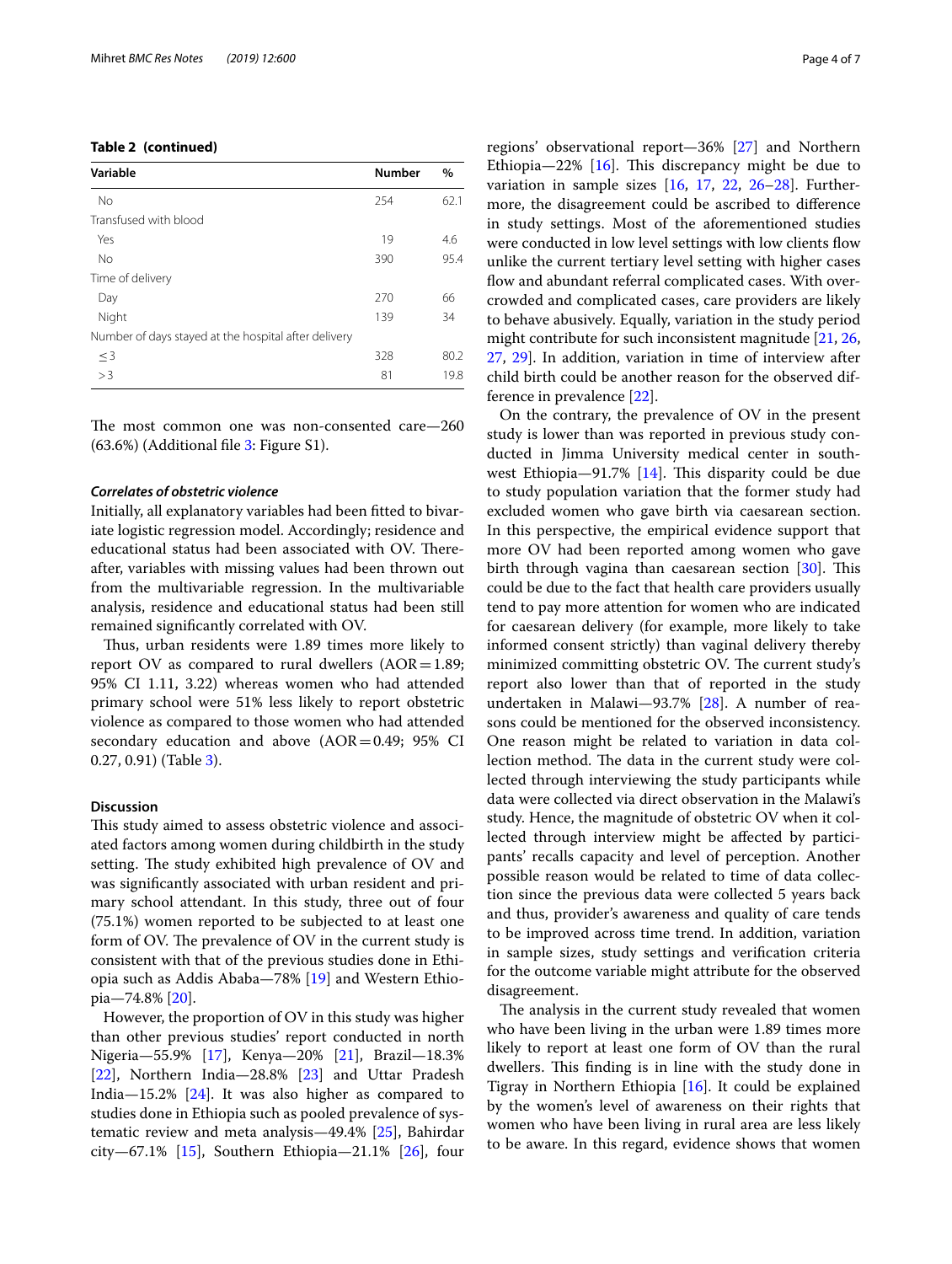| Variable                              | <b>Obstetric violence</b> |           | COR with 95% CI     | AOR with 95% CI      |
|---------------------------------------|---------------------------|-----------|---------------------|----------------------|
|                                       | Yes N (%)                 | No N (%)  |                     |                      |
| Age                                   |                           |           |                     |                      |
| $\leq$ 34                             | 264 (73.9)                | 93 (26.1) | 0.59(0.28, 1.27)    | 0.49 (0.22, 1.11)    |
| >34                                   | 43 (82.7%)                | 9(17.3)   | 1                   | 1                    |
| Residence                             |                           |           |                     |                      |
| Urban                                 | 220 (78)                  | 62(22)    | 1.63 (1.02, 2.61)   | 1.89 (1.11, 3.22)    |
| Rural                                 | 87 (68.5)                 | 40 (31.5) | 1                   | $\mathbf{1}$         |
| Religion                              |                           |           |                     |                      |
| Christian                             | 238 (74.6)                | 81 (25.4) | 0.89(0.52, 1.55)    |                      |
| Muslim                                | 69 (76.7)                 | 21(23.3)  | 1                   |                      |
| <b>Educational status</b>             |                           |           |                     |                      |
| No formal education                   | 101 (77.1)                | 30(22.9)  | 0.98(0.58, 1.65)    | 1.18 (0.65, 2.13)    |
| Primary school                        | 44 (63.8)                 | 25 (36.2) | 0.51 (0.28, 0.92)   | $0.49(0.27, 0.91)$ * |
| Secondary school (+)                  | 162 (77.5)                | 47 (22.5) | 1                   | 1                    |
| Occupation                            |                           |           |                     |                      |
| Housewife                             | 172 (74.8)                | 58 (25.2) | 0.92(0.55, 1.55)    |                      |
| Private business                      | 45 (73.8)                 | 16(26.2)  | 0.88 (0.43, 1.78)   |                      |
| Governmental employed                 | 90 (76.3)                 | 28 (23.7) | 1                   |                      |
| Monthly income                        |                           |           |                     |                      |
| $\leq$ 2500                           | 43 (69.4)                 | 19 (30.6) | 0.71 (0.39, 1.29)   |                      |
| >2500                                 | 264 (76.1)                | 83 (23.9) | 1                   |                      |
| Number of birth attendants            |                           |           |                     |                      |
| $1 - 2$                               | 208 (75.6)                | 67(24.4)  | 1.10 (0.68, 1.76)   |                      |
| $\geq 3$                              | 99 (73.9)                 | 35(26.1)  | $\mathbf{1}$        |                      |
| Parity                                |                           |           |                     |                      |
| Primiparous                           | 93 (72.7)                 | 35(27.3)  | 0.83(0.52, 1.34)    |                      |
| Multiparous                           | 214 (76.2)                | 67(23.8)  | $\mathbf{1}$        |                      |
| Mode of delivery                      |                           |           |                     |                      |
| SVD                                   | 185 (76.4)                | 57 (23.6) | 1.20 (0.76, 1.88)   |                      |
| C/S                                   | 122 (73.1)                | 45 (26.9) | $\mathbf{1}$        |                      |
| Staying hour                          |                           |           |                     |                      |
| $\leq$ 24                             | 223 (74.1)                | 78 (25.9) | 0.82(0.49, 1.38)    |                      |
| >24                                   | 84 (77.8)                 | 24 (22.2) | 1                   |                      |
| History of previous facility delivery |                           |           |                     |                      |
| No                                    | 137(72.1)                 | 53 (27.9) | 0.75(0.48, 1.17)    | 0.71(0.44, 1.14)     |
| Yes                                   | 170 (77.6)                | 49 (22.4) | 1                   |                      |
| Person attending labor                |                           |           |                     |                      |
| Midwives                              | 141 (73.1)                | 52 (26.9) | 0.77(0.38, 1.53)    |                      |
| Obstetricians (resident+)             | 120 (76.4)                | 37 (23.6) | 0.92(0.45, 1.88)    |                      |
| Interns                               | 46 (78)                   | 13(22)    | $\mathbf{1}$        |                      |
| Time of birth                         |                           |           |                     |                      |
| Day                                   | 199 (73.7)                | 71(26.3)  | $0.81$ (0.50, 1.30) |                      |
| Night                                 | 108 (77.8)                | 31(22.3)  | $\mathbf{1}$        |                      |
| Birth attendant's gender              |                           |           |                     |                      |
| Female                                | 117(74.1)                 | 41 (25.9) | 0.92(0.58, 1.45)    |                      |
| Male                                  | 190 (75.7)                | 61(24.3)  | $\mathbf{1}$        |                      |

<span id="page-4-0"></span>**Table 3 Correlates of obstetric violence among mothers in care in Gondar University Comprehensive Specialized Hospital, Northwest Ethiopia, 2019 (n=409)**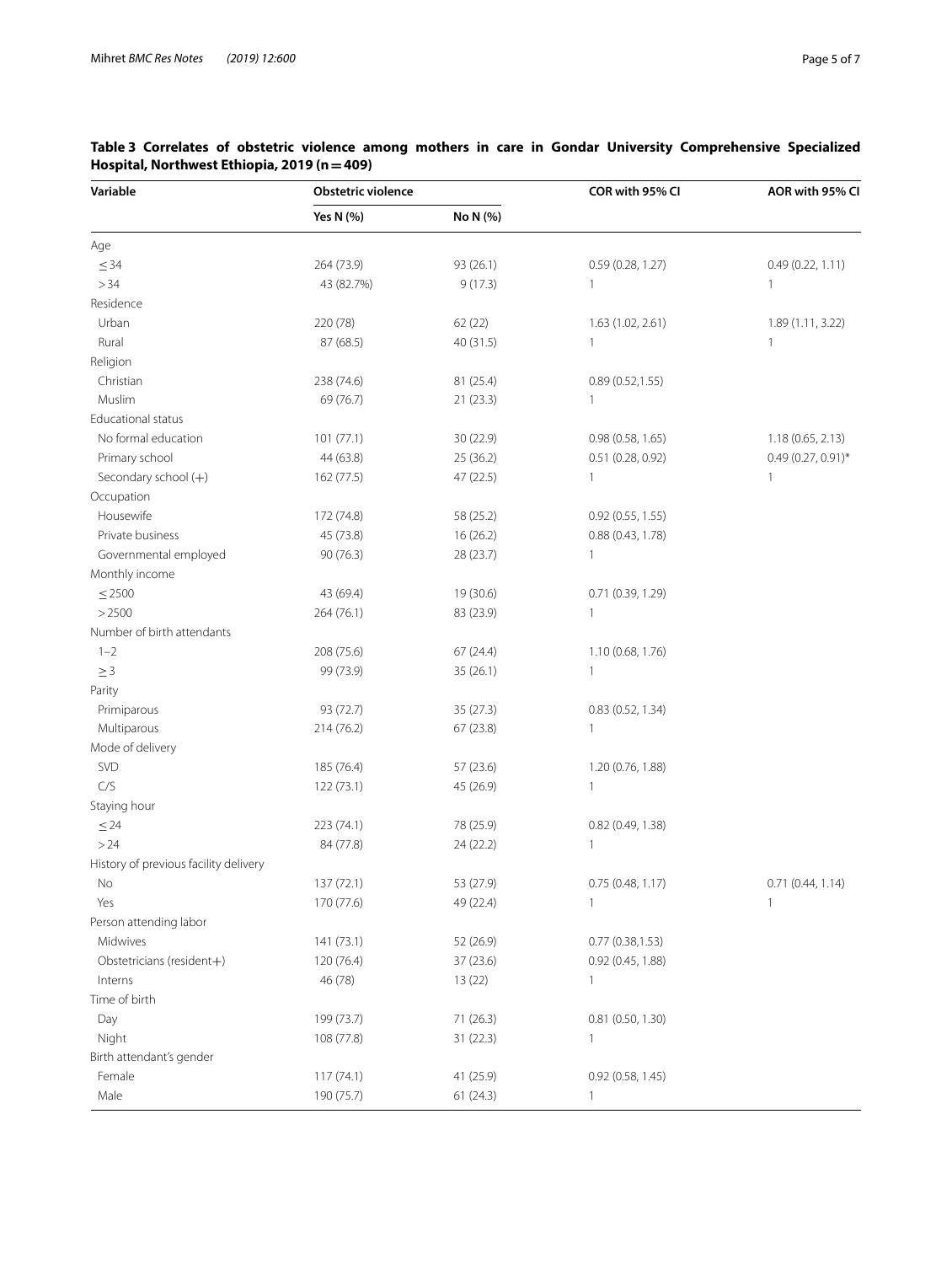who are not aware of their rights and have never been exposed to any other system of care are not sensitive to the disrespect and abuse of health care workers and see such behavior and attitude as status [[5\]](#page-5-3). Hence, rural resident women are not likely to report being subjected to OV.

This study also shows that there is a significant association between educational status of the respondents and the OV. Accordingly, women who had attended only primary education were 51% less likely to report any form of OV than those who had attended secondary education and above. This finding is in accordance with previous studies done in Jimma University Medical Center in Southwest Ethiopia [[14\]](#page-5-11) and Tigray in Northern Ethiopia  $[16]$  $[16]$ . This independent association could convince since educated women are better aware of their rights and thus are more perceptive enough to report all likelihood of being subjected to any form of OV.

## **Conclusion**

This study demonstrated high prevalence of OV in the study setting and was signifcantly associated with urban residents and primary school attendants. The top three common reported forms of OV were non-consented care, non-dignified care and physical abuse. Thus, interventions need to be undertaken by taking the reported forms of obstetric violence and participants' sociodemographic status in to account.

## **Limitations**

This study was entirely made based on interview rather than observation. In addition, the author recommended further studies to be carried out using a qualitative approach.

#### **Supplementary information**

**Supplementary information** accompanies this paper at [https://doi.](https://doi.org/10.1186/s13104-019-4614-4) [org/10.1186/s13104-019-4614-4.](https://doi.org/10.1186/s13104-019-4614-4)

<span id="page-5-14"></span>**Additional fle 1: Annex S1.** Sample size determination.

**Additional fle 2: Annex S2.** Verifcation criteria for the seven performance standards (categories of obstetric violence) which employed to measure obstetric violence [[16](#page-5-17)].

**Additional fle 3: Figure S1.** Forms of obstetric violence reported by participants in Gondar University Comprehensive and Specialized Hospital, Northwest, Ethiopia, 2019.

#### **Abbreviations**

GUCSH: Gondar University Comprehensive Specialized Hospital; OV: obstetric violence.

#### **Acknowledgements**

I would like to acknowledge University of Gondar for providing ethical letter. I am also glade to Gondar University comprehensive specialized hospital medical director's office for writing permission letter. I also like to forward my deepest appreciation to all data collectors and study participants.

#### **Authors' contributions**

MSM: designed the study, performed analysis and interpretation of data and drafted and revised the manuscript. The author read and approved the fnal manuscript.

#### **Funding**

The research was not supported by any grant.

#### **Availability of data and materials**

The datasets employed in the current study can be available from the corresponding author upon the reasonable request.

#### **Ethics approval and consent to participate**

The ethical clearance was obtained from Institutional Review Board (IRB) of University of Gondar via School of Midwifery, College of Medicine and Health Sciences. An official letter of cooperation was written from Gondar University comprehensive specialized hospital's medical directorate to Maternity ward. Written informed consent of the respondents was then obtained after giving respondents adequate information on the aim of the study, potential risks and benefts of being participant, and the rights of the respondents. At each step, the participants' privacy and confdentiality issues had been assured.

#### **Consent for publication**

Not applicable.

### **Competing interests**

The author declares that there is no competing interests.

Received: 15 August 2019 Accepted: 6 September 2019 Published online: 18 September 2019

#### **References**

- <span id="page-5-0"></span>1. Internataional Days of Action for Women's Health. [https://www.may28](https://www.may28.org/obstetric-violence/) [.org/obstetric-violence/](https://www.may28.org/obstetric-violence/). 2018.
- <span id="page-5-1"></span>2. Kruk ME, et al. Disrespectful and abusive treatment during facility delivery in Tanzania: a facility and community survey. Health Policy Plan. 2014;33:079.
- <span id="page-5-2"></span>3. USIAD. Women friendly care guide*.* 2013.
- <span id="page-5-9"></span>4. WHO. Health in 2015 from MDGs to SMDGs. Geneva: WHO; 2015.
- <span id="page-5-3"></span>5. Ishola F, Owolabi O, Filippi V. Disrespect and abuse of women during childbirth in Nigeria: a systematic review. PLoS ONE. 2017;12(3):e0174084.
- <span id="page-5-4"></span>6. WHO and UNICEF. Trends in maternal mortality: 1990 to 2013: estimates by WHO, UNICEF, UNFPA*.* The World Bank and the United Nations Population Division: executive summary; 2014.
- <span id="page-5-10"></span>7. WHO. Ethiopia Demographic and Health Survey. The DHS ProgramIC-FRockville, Maryland, USA. 2016. p. 39.
- <span id="page-5-5"></span>8. UNIFECF. SOWC-statistical table; 2017.
- <span id="page-5-7"></span><span id="page-5-6"></span>9. UN. The 2030 agenda for sustainable development; 2015. 10. Moindi RO, et al. Why mothers still deliver at home: understanding factors associated with home deliveries and cultural practices in rural coastal Kenya, a cross-section study. BMC Public Health. 2016;16:114.
- <span id="page-5-15"></span>11. DHS. Ethiopian demographic and health survey 2016 key indicators report*.* Central Statistical Agency; 2016.
- <span id="page-5-16"></span>12. EFMOH. Basic emergency obstetric & newborn care (BEmONC); 2018.
- <span id="page-5-8"></span>13. Gitonga E, Muiruri F. Determinants of health facility delivery among women in Tharaka Nithi county. Kenya Pan Afr Med J. 2016;25:9.
- <span id="page-5-11"></span>14. Siraj A, Teka W, Hebo H. Prevalence of disrespect and abuse during facility based child birth and associated factors, Jimma University Medical Center, Southwest Ethiopia. BMC Pregnancy Childbirth. 2019;19:185.
- <span id="page-5-12"></span>15. Wassihun B, et al. Prevalence of disrespect and abuse of women during child birth and associated factors in Bahir Dar town, Ethiopia. Epidemiol Health. 2018;40:e2018029.
- <span id="page-5-17"></span>16. Gebremichael MW, et al. Mothers' experience of disrespect and abuse during maternity care in Northern Ethiopia. Glob Health Action. 2018;11:1465215.
- <span id="page-5-13"></span>17. Amole TG, et al. Disrespect and abuse during facility based childbirth: the experience of mothers in Kano, Northern Nigeria. Trop J Obstet Gynaecol. 2019;36(1):21–7.